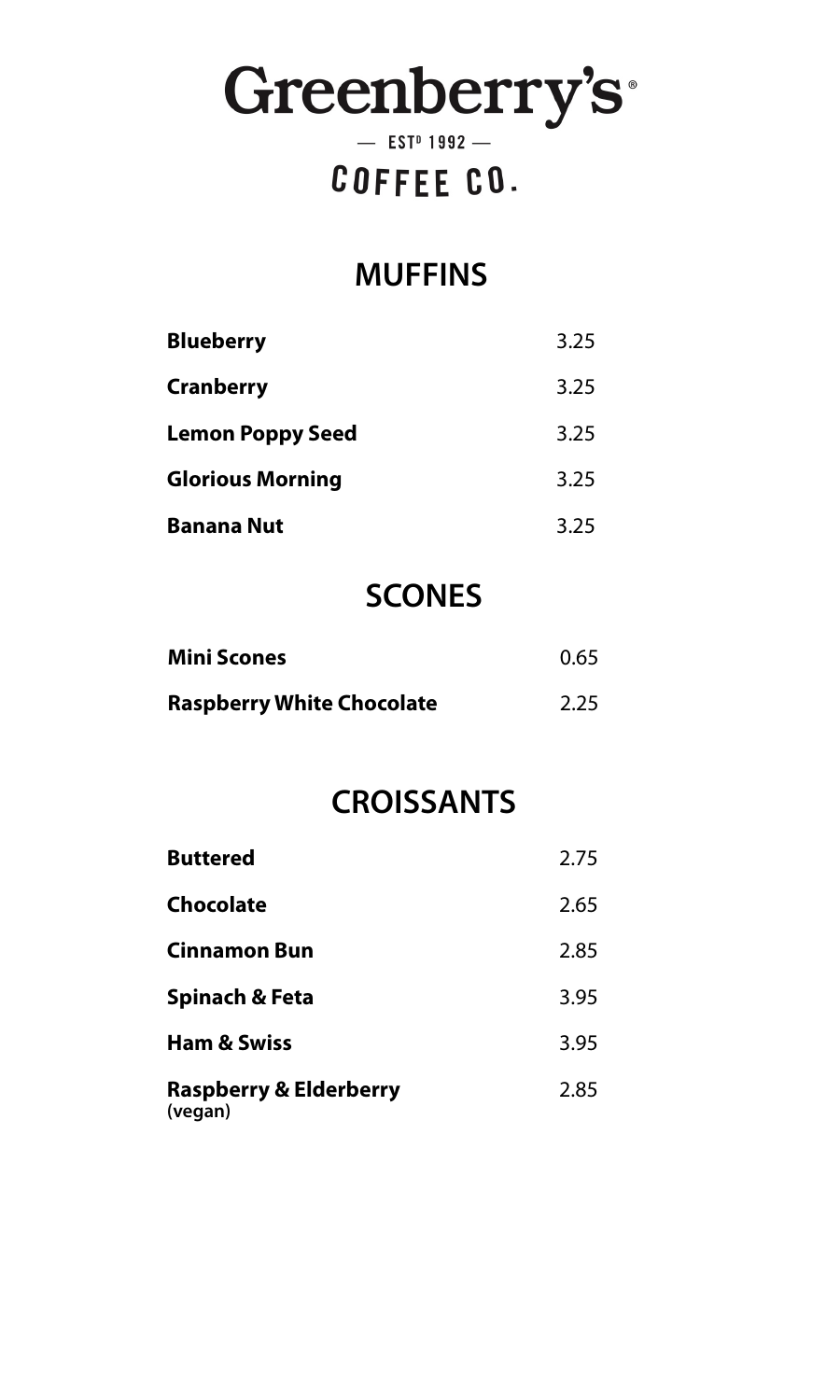# **KITCHEN HOURS Monday–Friday 8:00 am–2:00 pm**

## **BREAKFAST SANDWICHES**

**English Muffins • Omelet**

#### **RECESSION - 5.25**

Egg, Cheddar cheese

#### **SAUSAGE, EGG & CHEESE - 6.00**

Egg, sausage patty, Cheddar cheese

#### **COMMUTER - 6.00**

Egg, bacon, tomato

#### **VEGGIE - 6.25**

Roasted tomato, zucchini, and onion, all folded into eggs and topped with Monterey Jack and fresh avocado.

#### **LUNCH SANDWICHES Sourdough • Multigrain**

#### **STACKED TURKEY - 8.00**

Lean smoked turkey, crisp whole leaf lettuce, signature roasted tomato and creamy mayo

#### **VEGGIE - 8.00**

Grilled zucchini, roasted tomato, roasted red onion, fresh avocado, cucumber slices, crisp lettuce, creamy red pepper hummus and crumbled goat cheese

#### **BLT - 7.75**

Fresh leaf lettuce, sliced red tomato, creamy mayo and slices of crispy applewood bacon piled on your favorite bread

#### **TURKEY BACON RANCH - 8.50**

Smoked Turkey, crispy Applewood bacon, Jack cheese, fresh leaf lettuce, red tomato

#### **CURRY CHICKEN SALAD - 8.25**

Grilled, diced chicken breast, curry seasoning, honey, and mayo on grilled bread with crisp lettuce & sliced tomato